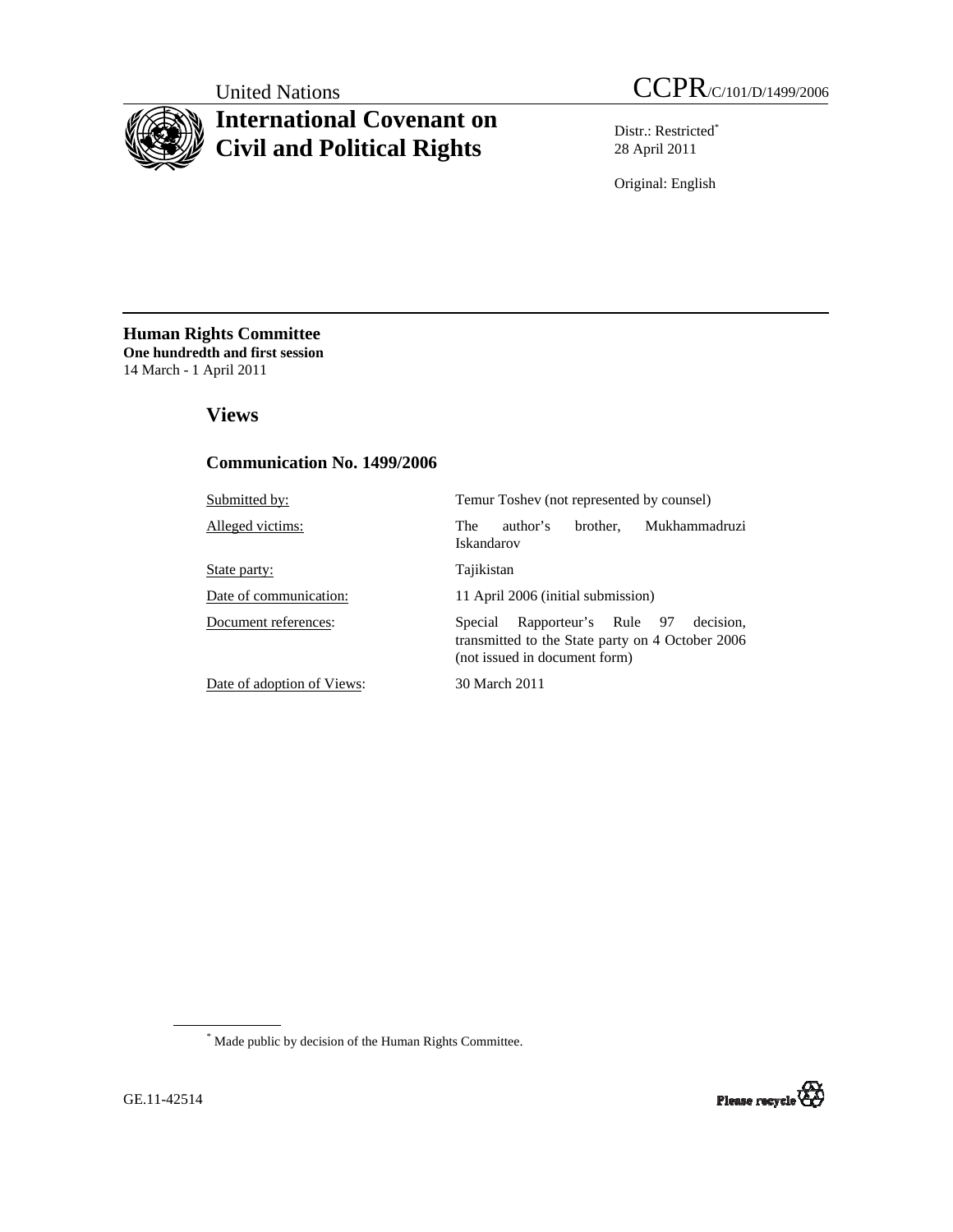| Subject matter:                   | Conviction to prison term after an unlawful<br>detention in isolation, in the absence of a lawyer,<br>forced confessions, and unfair trial. |
|-----------------------------------|---------------------------------------------------------------------------------------------------------------------------------------------|
| Substantive issues:               | Torture, cruel, inhuman or degrading treatment;<br>arbitrary detention; habeas corpus; forced<br>confessions; unfair trial.                 |
| Procedural issue:                 | None                                                                                                                                        |
| Articles of the Covenant:         | $7: 9: 10:$ and 14                                                                                                                          |
| Article of the Optional Protocol: | 2                                                                                                                                           |

 On 30 March 2011, the Human Rights Committee adopted the annexed text as the Committee's Views, under article 5, paragraph 4, of the Optional Protocol in respect of communication No. 1499/2006.

[Annex]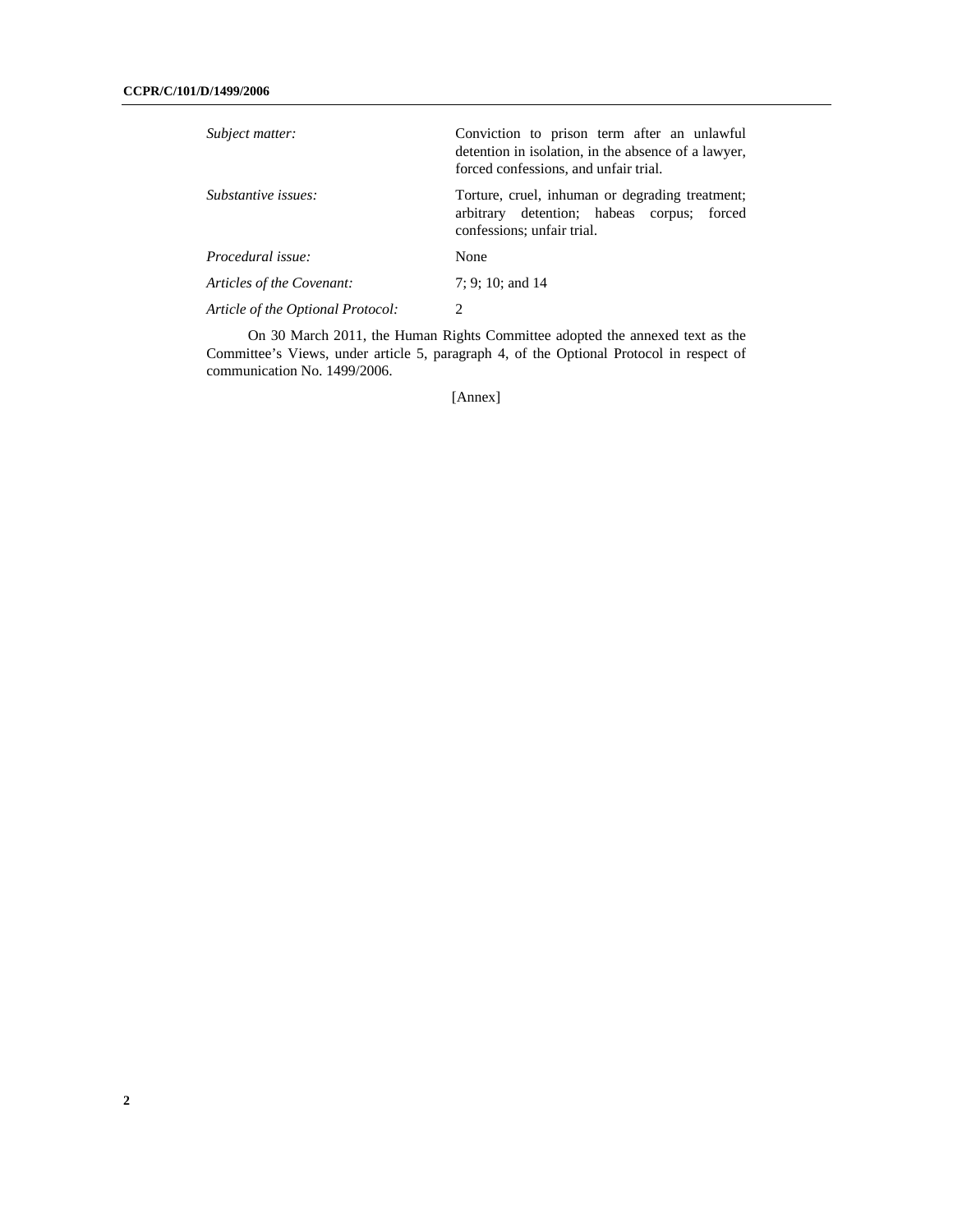## **Annex**

# **Views of the Human Rights Committee under article 5, paragraph 4, of the Optional Protocol to the International Covenant on Civil and Political Rights (one hundredth and first session)**

Concerning

 **Communication No. 1499/2006\*\***

| Submitted by:          | Temur Toshev (not represented by counsel)                   |
|------------------------|-------------------------------------------------------------|
| Alleged victim:        | brother.<br>Mukhammadruzi<br>author's<br>The.<br>Iskandarov |
| State party:           | Tajikistan                                                  |
| Date of communication: | 11 April 2006 (initial submission)                          |

 The Human Rights Committee, established under article 28 of the International Covenant on Civil and Political Rights,

Meeting on 30 March 2011,

 Having concluded its consideration of communication No. 1499/2006, submitted to the Human Rights Committee on behalf of Mr. Mukhammadruzi Iskandarov under the Optional Protocol to the International Covenant on Civil and Political Rights,

Having taken into account all written information made available to it by the authors of the communication, and the State party,

Adopts the following:

## **Views under article 5, paragraph 4, of the Optional Protocol**

1. The author of the communication is Mr. Temur Toshev, a Tajik national born in 1965, on behalf of his brother, Mr. Mukhammadruzi Iskandarov, also a Tajik national born in 1954, who, at the time of the initial submission was imprisoned in Dushanbe, Tajikistan. The author claims that his brother is a victim of violations, by Tajikistan, of his rights under article 7; article 9, paragraphs 1 and 3; article 14, paragraphs 1 and 3 (d), (e), and (g), of the International Covenant on Civil and Political Rights. Although the author does not invoke it specifically, the communication also appears to raise issues under article 14, paragraph 3 (b), of the Covenant. The author is unrepresented. The Covenant and the Optional Protocol entered into force in relation to Tajikistan on 4 April 1999.

<sup>\*\*</sup> The following members of the Committee participated in the examination of the present communication: Mr. Lazhari Bouzid, Ms. Christine Chanet, Mr. Cornelis Flinterman, Mr. Yuji Iwasawa, Ms. Helen Keller, Ms. Iulia Motoc, Mr. Gerald L. Neuman, Mr. Michael O'Flaherty, Mr. Rafael Rivas Posada, Sir Nigel Rodley, Mr. Fabian Omar Salvioli, Mr. Krister Thelin and Ms. Margo Waterval.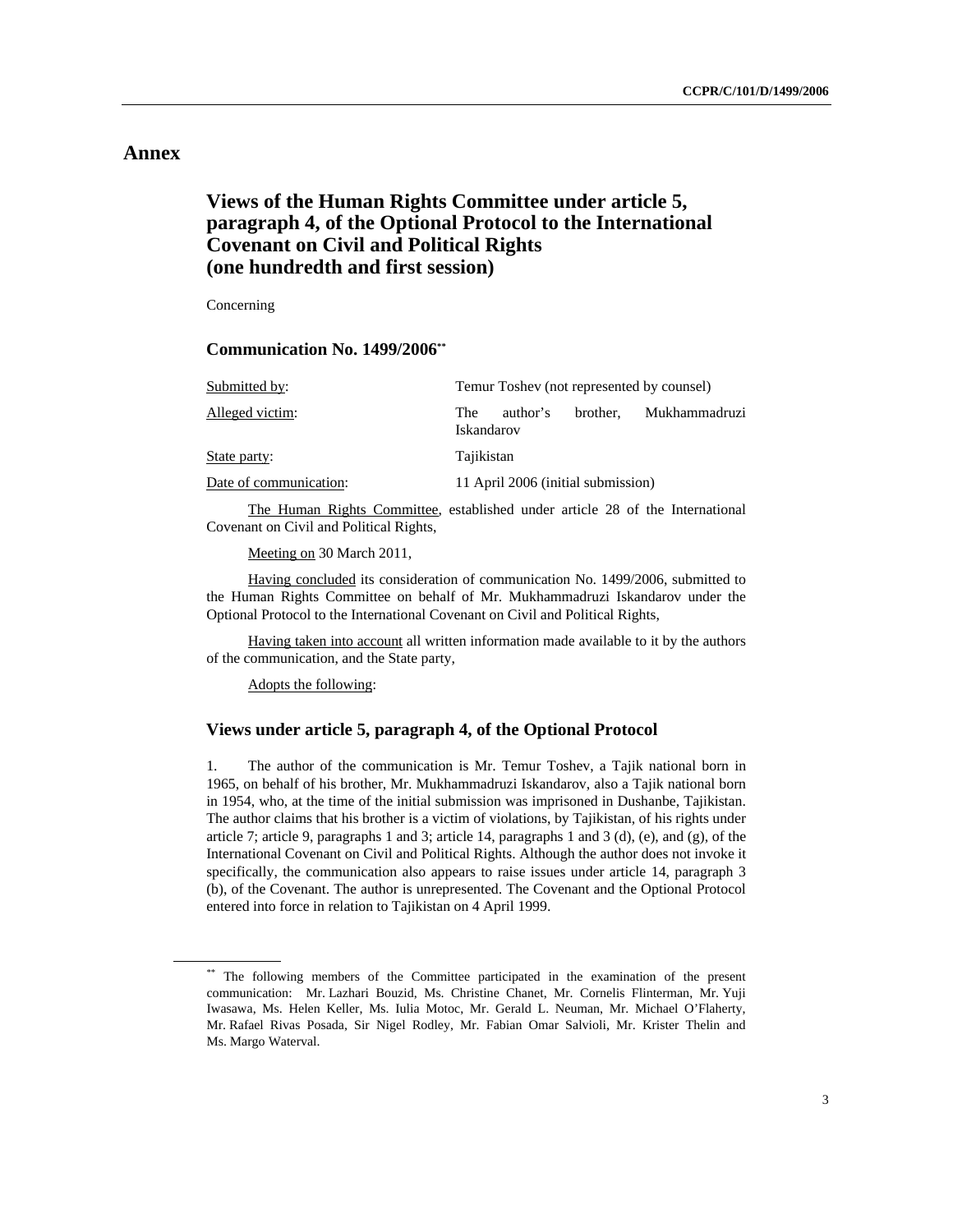#### **The facts as presented by the author**

2.1 Mr. Iskandarov was a member of the Democratic Party of Tajikistan since its establishment - no precise date is provided - and that he was the head of the party in one of the districts of Dushanbe from 1990 to 1992. In 1997, following the signature of the Peace Agreement by the Government and the United Tajik Opposition, Mr. Iskandarov became the Chairman of the State Committee on Extraordinary Situations and Civic Defence. He worked there from 1997 to 1999, and obtained the grade of "Major-General". In 1999, by Presidential Decree, he was appointed as Director- General of the State Enterprise "Tajikcommunservice", where he worked until 2001. From 2001 to November 2003, he was the Director-General of the State enterprise "Tajikgaz".

2.2 At the sixth Congress of the Democratic Party of Tajikistan, in September 2003, Mr. Iskandarov was elected as the party's leader. The eighth Congress of the Democratic Party of Tajikistan re-elected him as the party's leader, and it was planned that he would stand for President of Tajikistan in the 2006 elections. In February 2005, Mr. Iskandarov headed the party's list of candidates at the Parliamentary elections.

2.3 In the meantime, on 9 January 2003, a criminal case was initially opened against his brother, for unlawful possession of firearms. The case was subsequently closed, for lack of evidence. On 27 August 2004, the Prosecutor's Office of the Tadjikadad district of Dushanbe was attacked. Mr. Iskandarov was accused of having been one of the assailants, even if, according to the author, when the attack in question was committed, his brother was in the Russian Federation.

2.4 On 25 November 2004, the Office of the Prosecutor-General of Tajikistan charged Mr. Iskandarov in absentia for crimes such as terrorism, banditry, unlawful possession of firearms, and misappropriation of State property. On 26 November 2004, the Office of the Prosecutor-General ordered Mr. Iskandarov's arrest and issued an international arrest warrant. On this basis, Mr. Iskanadarov was arrested, in the Russian Federation. His case was examined by the Babushkinsk Inter-district Prosecution Office of Moscow. The Prosecution Office rejected the Tajik request for extradition, and Mr. Iskandarov was released, on 4 April 2005.

2.5 On 15 April 2005, Mr. Iskandarov was unlawfully apprehended by unknown individuals in Moscow, and was kept in secret detention for two days. On 17 April 2005, he was unlawfully brought to Tajikistan by plane, and was immediately placed in custody at the Detention centre of the Ministry of Security in Dushanbe. He was kept there in isolation for ten days, and was provided only with bread and water during this period. He contracted a skin disease, but his requests for medical care were ignored, as were his requests to be represented by a lawyer.

2.6 On 26 April 2005, the Prosecutor-General announced, during a Press Conference, the recent arrest, in Tajikistan, of Mr. Iskandarov, and that was how his relatives became aware of his arrest. The following day, the family inquired about his whereabouts at the Ministry of Security, but was informed that he was not there, but that there was another individual detained, one Mr. R. S. The relatives asked for a food parcel to be given to Mr. R. S. and to be provided with a receipt to this effect signed by the detainee. The confirmation receipt they were provided with was signed by Mr. Iskandarov. On 28 April 2005, the family retained a private lawyer to represent Mr. Iskandarov, but the lawyer was not allowed to meet with his client. The lawyer complained immediately to the Office of the Prosecutor-General, but never received a reply.

2.7 On 28 April 2005, Mr. Iskandarov was interrogated, in the absence of a lawyer. The author explains that his brother signed a disclaimer prior to the interrogation, to the effect that he waived the right to be represented by a lawyer. During this interrogation, Mr. Iskandarov confessed guilt to all charges against him.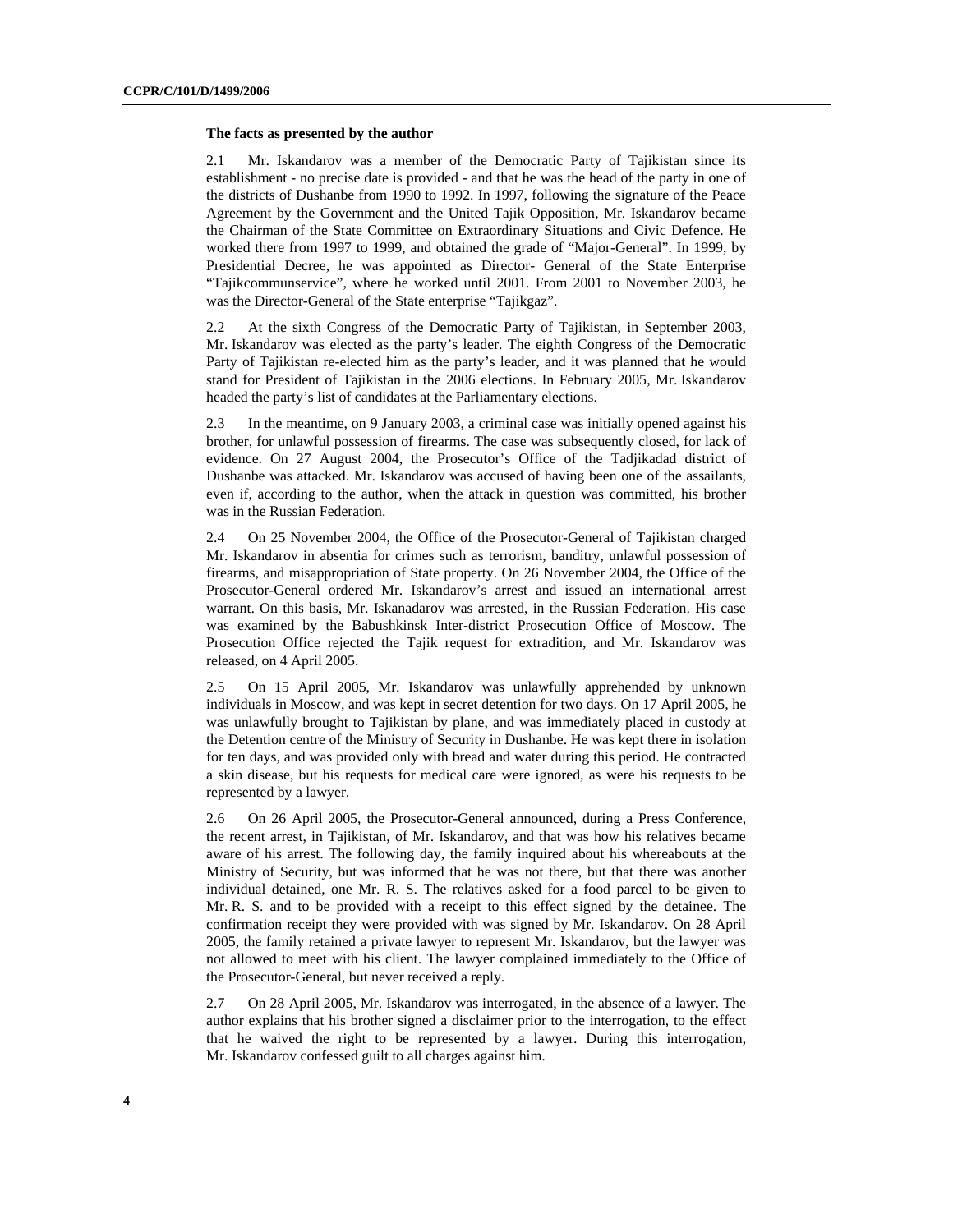2.8 On 30 April 2005, he confirmed his confessions during his "official" interrogation as an accused, in the presence of his lawyer. The same day, the lawyers of Mr. Iskandarov announced at a press conference that their client had been unlawfully abducted in Russia, that he was kept at the Ministry of Security, and that his lawyers were unable to meet with him in private. According to the author, following that press conference, the lawyers began receiving threats.

2.9 While in detention at the Ministry of Security, Mr. Iskandarov was kept awake and interrogated every night. During the day, he was constantly questioned. Thus, he was not in his normal state, he was extremely weak, and could not react adequately. The administration of the Detention Centre refused to provide him with the medical products required for his skin disease, and only gave him sedatives. His lawyer complained to the Prosecutor's Office and the administration of the Detention Centre demanding that the night interrogations be stopped and that delivery of adequate medication be authorised. As a result, the night interrogations stopped for few days but were resumed shortly afterwards.

2.10 During the preliminary investigation of his brother's criminal case, the Supreme Court was examining the criminal cases of three other individuals suspected of having been Mr. Iskandarov's accomplices and of having committed various crimes under his leadership. Mr. Iskandarov's lawyers requested the Supreme Court to postpone the examination of these cases and to merge them with Mr. Iskandarov's one as the facts were identical, but their request was ignored, and the cases were examined separately.

2.11 The preliminary investigation ended on 1 June 2005, and the lawyers of Mr. Iskandarov, after having studied the content of the case file, requested that the case be put on hold pending the formulation of their written comments. When they submitted their comments on 4 June 2005, however, the lawyers understood that the case had already been transmitted to the court.

2.12 Mr. Iskandarov's criminal case was examined at first instance by the Criminal panel of the Supreme Court. When the trial started, Mr. Iskandarov retracted his initial confession and contended that it had been obtained under threats of physical reprisals, but the court ignored this. The lawyers complained on several occasions in court about the irregularities which had occurred during the preliminary investigation. In particular, they pointed out that Mr. Iskandarov was unlawfully apprehended in the Russian Federation and transferred to Tajikistan; that he was kept unlawfully at the premises of the Ministry of Security under another identity; that his lawyers were not allowed to see him in a timely manner; also that, later on, the lawyers were only able to meet with their client in the presence of officials; and that all their claims during the preliminary investigation were ignored. The court, however, rejected most of these claims, explaining that Mr. Iskandarov's lawyers had been present every time when investigation acts were carried out.

2.13 One of the charges against the author's brother related to the fact that he had hired his own private guards. According to the author, this was done with the explicit authorisation of the President of Tajikistan. In court, Mr. Iskandarov's lawyers requested to have the President, the Minister of Security, the Prosecutor General, the Prosecutor of Dushanbe, the Prime Minister and other officials questioned. This request remained simply unaddressed by the court. The lawyers also asked to have questioned the officials who allegedly apprehended Mr. Iskandarov with a false Russian passport in Dushanbe, as well as other witnesses of the scene. The court, however, stated that as it had been unable to locate these individuals and that their interrogation was impossible.

2.14 On 5 October 2005, the court found Mr. Iskandarov guilty of several crimes and sentenced him to a prison term of 23 years, with the deprivation of his title of Major-General. On 18 January 2006, the Appeal panel of the Supreme Court upheld the sentence.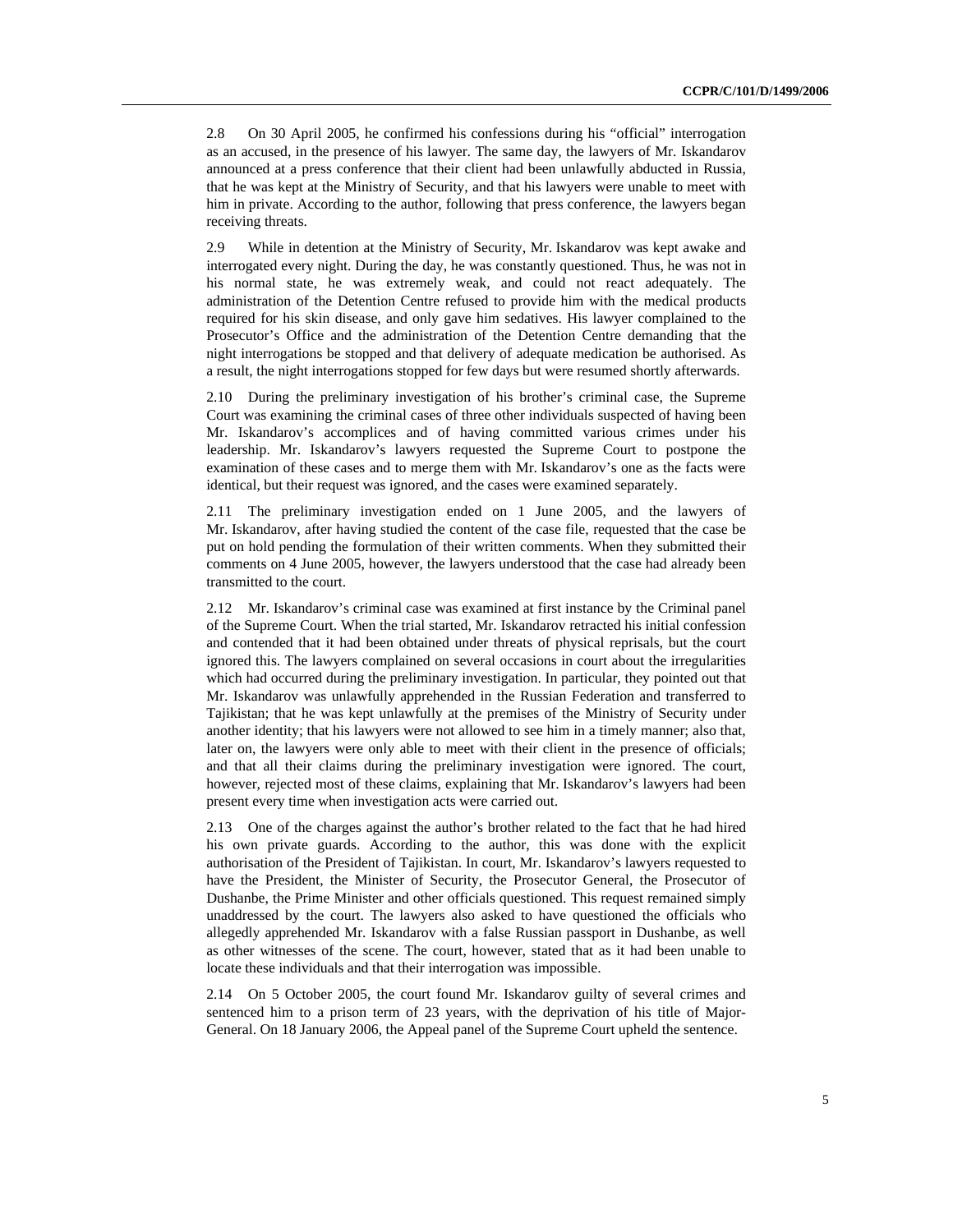#### **The complaint**

3.1 The author claims that his brother's detention for ten days after his unlawful transfer from Russia, in complete isolation at the Ministry of Security, where he was provided only with bread and water, and without adequate medical care for the disease he contracted during that period of time, amounts to a violation of Mr. Iskandarov's rights under article 7 of the Covenant<sup>1</sup>.

3.2 The author further claims that his brother's rights under article 9, paragraph 1, of the Covenant were violated, because Mr. Iskandarov was unlawfully apprehended and brought to Tajikistan, and was unlawfully detained, in isolation at the premises of the Ministry of Security for ten days.

3.3 According to the author, Mr. Iskandarov's rights under article 9, paragraph 3, of the Covenant were also violated, as the decision for his arrest and placement in custody was taken by a prosecutor, i.e. an organ which cannot be seen as having the necessary objectivity and impartiality in dealing with such matters.

3.4 The author further claims that his brother's rights under article 14, paragraph 1, were violated. According to him, the court was biased and acted in an accusatory manner, and several of the lawyers' requests were not given due consideration. In addition, a number of witnesses could not be questioned; the court ignored the fact that Mr. Iskandarov was kept unlawfully isolated at the premises of the Ministry of Security and confessed guilt under pressure, in the absence of a lawyer. Also, at the beginning of the trial, Mr. Iskandarov retracted his confession on the counts of terrorism, banditry, and illegal possession of firearms, explaining that initially, he had confessed guilt under threats of physical reprisals, but the court ignored his statements. Mr. Iskandarov and his defence lawyers could only examine the trial transcript forty-one days after his conviction. The defence's written objections to the content of the trial transcript were ignored by the appeal body of the Supreme Court.

3.5 The author further claims that his brother's rights under article 14, paragraph 3 (d), of the Covenant have been violated. In spite of the Constitutional provisions to the effect that all persons deprived of liberty have the right to be assisted by a lawyer, and in spite of Mr. Iskandarov's requests to this effect, he only was represented by a lawyer starting as of 30 April 2005, despite having been apprehended already on 17 April 2005 and interrogated in the meantime. Throughout the preliminary investigation, Mr. Iskandarov could only meet with his lawyers in the presence of law-enforcement officials, and his lawyers' complaints in this connection were ignored. Although the author has not invoked it specifically, the communication appears also to raise issues under article 14, paragraph 3 (b), of the Covenant.

3.6 The author claims that his brother's rights under article 14, paragraph 3 (e), of the Covenant were also violated, as the court failed to ensure the presence and the questioning of important witnesses which, according to the author, could have contributed to the establishment of the objective truth.

3.7 Finally, the author claims that his brother's rights under article 14, paragraph 3 (g), of the Covenant were violated, as during his unlawful stay at the premises of the Ministry of Security, Mr. Iskandarov was forced, with the use of treats of physical reprisals, to confess guilt to a number of crimes, and his complaints thereon were disregarded.

<sup>&</sup>lt;sup>1</sup> The author quotes the Committee's General Comment No20 (44), on the prohibition against having detainees isolated, General comment No. 21, on incommunicado detention as factor which could facilitate torture ; and on long detentions in isolation; and the Committee's decision in communication No. 458/1991, *Mukong* v. *Cameroon*, Views adopted on 21 July 1994.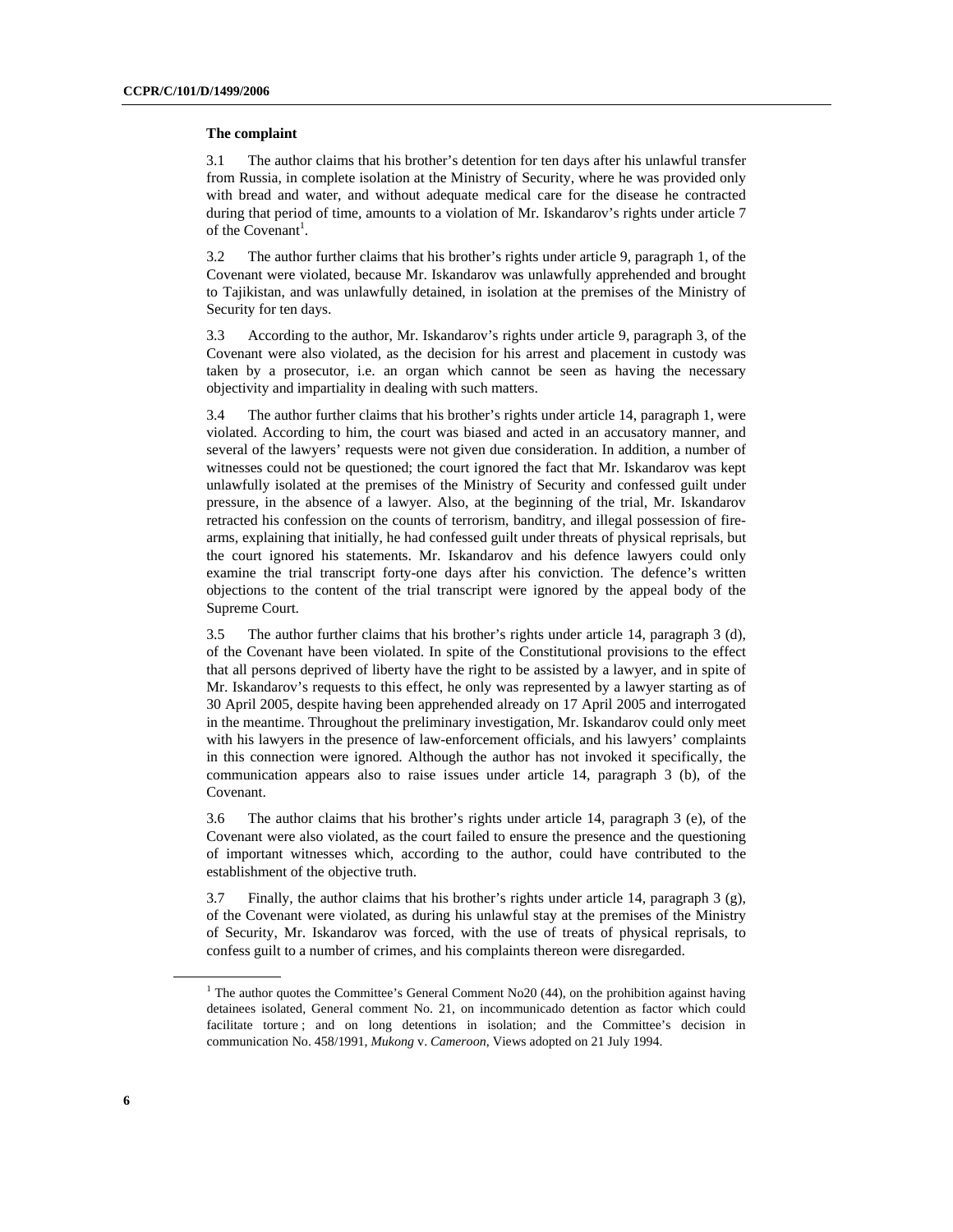#### **State party's observations**

4. By Notes Verbales of 4 October 2006, 21 November 2007, 26 February 2009, 23 February 2010, and 13 September 2010, the State party was requested to submit to the Committee information on the admissibility and the merits of the communication. The Committee notes that this information has still not been received. It regrets the State party's failure to provide any information with regard to the author's claims, and recalls<sup>2</sup> that it is implicit in the Optional Protocol that States parties make available to the Committee all information at their disposal. In the absence of any observations on the admissibility and merits of the communication from the State party, due weight must be given to the author's allegations, to the extent that these have been sufficiently substantiated.

### **Issues and proceedings before the Committee**

#### *Consideration of admissibility*

5.1 Before considering any claim contained in a communication, the Human Rights Committee must, in accordance with rule 93 of its rules of procedure, decide whether or not the case is admissible under the Optional Protocol to the Covenant.

5.2 The Committee has ascertained, as it is required to do under article 5, paragraph 2 (a), of the Optional Protocol, that the same matter is not being examined under another procedure of international investigation or settlement<sup>3</sup>. Concerning the requirement of exhaustion of domestic remedies, the Committee has noted that according to the information submitted by the author, all available domestic remedies have been exhausted. In the absence of any objection by the State party, the Committee considers that the requirements of article 5, paragraph 2 (b), of the Optional Protocol have also been met.

5.3 The Committee has noted, first, the author's claims of a violation of his brother's rights under article 7, of the Covenant, in light of his detention, isolated, at the Ministry of Security. It also noted the author's claims as to the lack of medical care and the inadequate food his brother was provided with during this period of time. Accordingly, it declares this part of the communication admissible under article 7 of the Covenant.

5.4 The Committee has noted further the author's claim of a violation of his brother's rights under article 14, paragraph 3 (d), of the Covenant. It considers, that the author's claim in raises also issues under article 14, paragraph 3 (b), of the Covenant. Accordingly, it declares this part of the communication admissible under article 14, paragraph 3 (b) and (d), of the Covenant.

5.5 The Committee considers that the author's remaining claims have been sufficiently substantiated, for purposes of admissibility, and declares them admissible, as raising issues under article 9, paragraphs 1 and 3; and article 14, paragraphs 1 and 3 (e) and  $(g)$ , of the Covenant.

<sup>2</sup> See, for example, *Khomidova* v. *Tajikistan,* communication No.1117/2002, Views adopted on 29 July 2004; *Khalilova* v. *Tajikistan,* communication No.973/2001, Views adopted on 30 March 2005; and *Aliboeva* v. *Tajikistan*, communication No.985/2001, Views adopted on 18 October 2005. 3

 $3$  The Committee has noted that on 23 September 2010, the European Court of Human Rights rendered a judgment in relation to the author's arbitrary detention in the Russian Federation on 15 April 2005 and unlawful transfer to Tajikistan the next day, concluding that a violation of the author's rights had occurred, by the Russian Federation, under articles 3 («No one shall be subjected to torture or to inhuman or degrading treatment or punishment"), and 5, paragraph 1 ("Everyone has the right to liberty and security of person. No one shall be deprived of his liberty save in the following cases and in accordance with a procedure prescribed by law: (a) …"), of the Convention for the Protection of Human Rights and Fundamental Freedoms.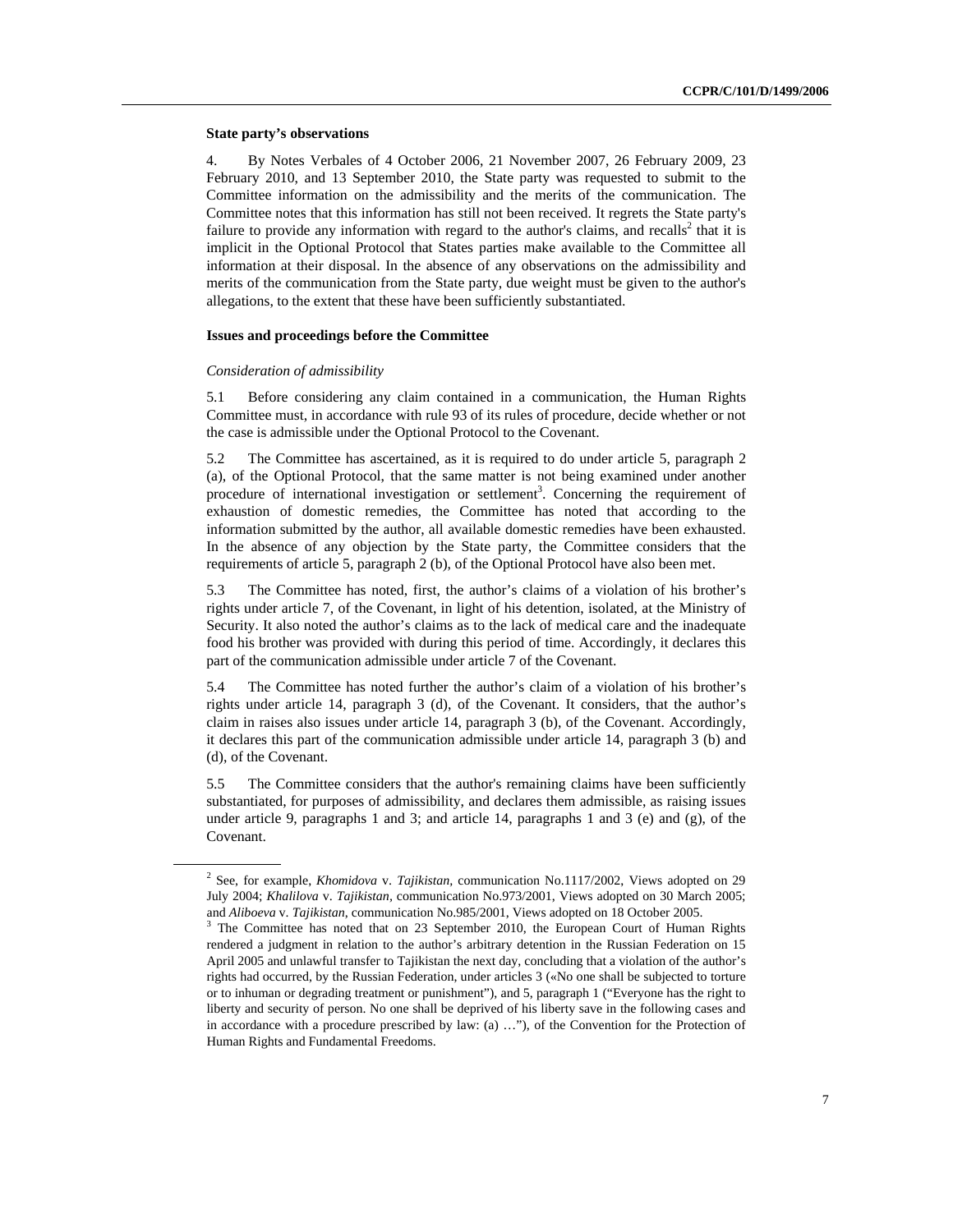#### *Consideration of the merits*

6.1 The Human Rights Committee has considered the communication in the light of all the information made available to it by the parties, as provided for under article 5, paragraph 1, of the Optional Protocol.

6.2 The Committee has noted the author's claim that his brother has been subjected to inhuman and degrading treatment by the authorities, since after having been unlawfully apprehended in the Russian Federation, on 15 April 2005, and unlawfully transferred to Tajikistan on 17 April 2005, Mr. Iskandarov was kept in isolation at the Detention Centre of the Ministry of Security for ten days, until 30 April 2010. During this time, according to the author, his brother was provided insufficient food, and contacted a skin disease without being provided with any medical treatment. In the absence of any observations on these specific claims, the Committee considers that due weight must be given to the author's claims. Accordingly, the Committee concludes that in the circumstances of the present case, the facts as submitted disclose a violation of Mr. Iskandarov's rights under article 7 of the Covenant.

6.3 The author has also claimed that the rights to liberty and security of his brother were violated, as on 15 April 2005, his brother was unlawfully apprehended in the Russian Federation and illegally brought to Tajikistan two days later. The State party has not presented any information in this connection. The Committee notes, first, that the author does not impute direct responsibility for his unlawful arrest and transportation to Dushanbe to the Tajik authorities. In addition, it considers that the material on file does not allow it to assess, the extent to which the State party's authorities were involved in Mr. Iskandaorv's apprehension in Moscow and transportation to Dushanbe.

6.4 The Committee considers that what remains undisputed, however, in light of the information on file, is the fact that the brother of the author was placed in complete isolation, for ten days, at the premises of the Ministry of Security of Tajikistan immediately after his arrival in Dushanbe on 17 April 2005, in the absence of a lawyer. The Committee recalls that deprivation of liberty is permissible only when it takes place on such grounds and in accordance with such procedure as are established by domestic law and when this is not arbitrary<sup>4</sup>. In the absence of any information by the State party to refute the author's specific allegations, and in the absence of any other pertinent information on file, the Committee considers that due weight must be given to this part of the author's allegations. Accordingly, it concludes that the facts as presented, amount to a violation of Mr. Iskandarov's rights under article 9, paragraph 1, of the Covenant.

6.5 The author has further claimed that, later on, the decision to have his brother officially arrested and placed in custody was taken by a prosecutor, i.e. an official who cannot be seen as having the necessary objectivity and impartiality, for purposes of article 9, paragraph 3. In the absence of any reply by the State party on this particular issue, the Committee decides that due weight must be given to the author's allegations. The Committee recalls<sup>5</sup> that paragraph 3 of article 9 entitles a detained person charged with a criminal offence to judicial control of his/her detention, and that it is inherent in the proper exercise of judicial power that it be exercised by an authority which is independent,

<sup>4</sup> See, for example, communications No. 1461/2006 & 1462/2006 & 1476/2006 & 1477/2006, *Zhakhongir Maksudov, Adil Rakhimov, Yakub Tashbaev and Rasuldzhon Pirmatov* v. *Kyrgyzstan*, Views adopted on 16 July 2008, paragraph 12.2.

<sup>5</sup> See, inter alia, *Rozik Ashurov* v. *Tajikistan*, communication No. 1348/2005, Views adopted on 20 March 2007, paragraph 6.5; *Kulomin* v. *Hungary*, communication No. 521/1992, Views adopted on 22 March 1996, paragraph 11.3; *Platonov* v. *Russian Federation*, communication No. 1218/2003, Views adopted on 1 November 2005, paragraph 7.2.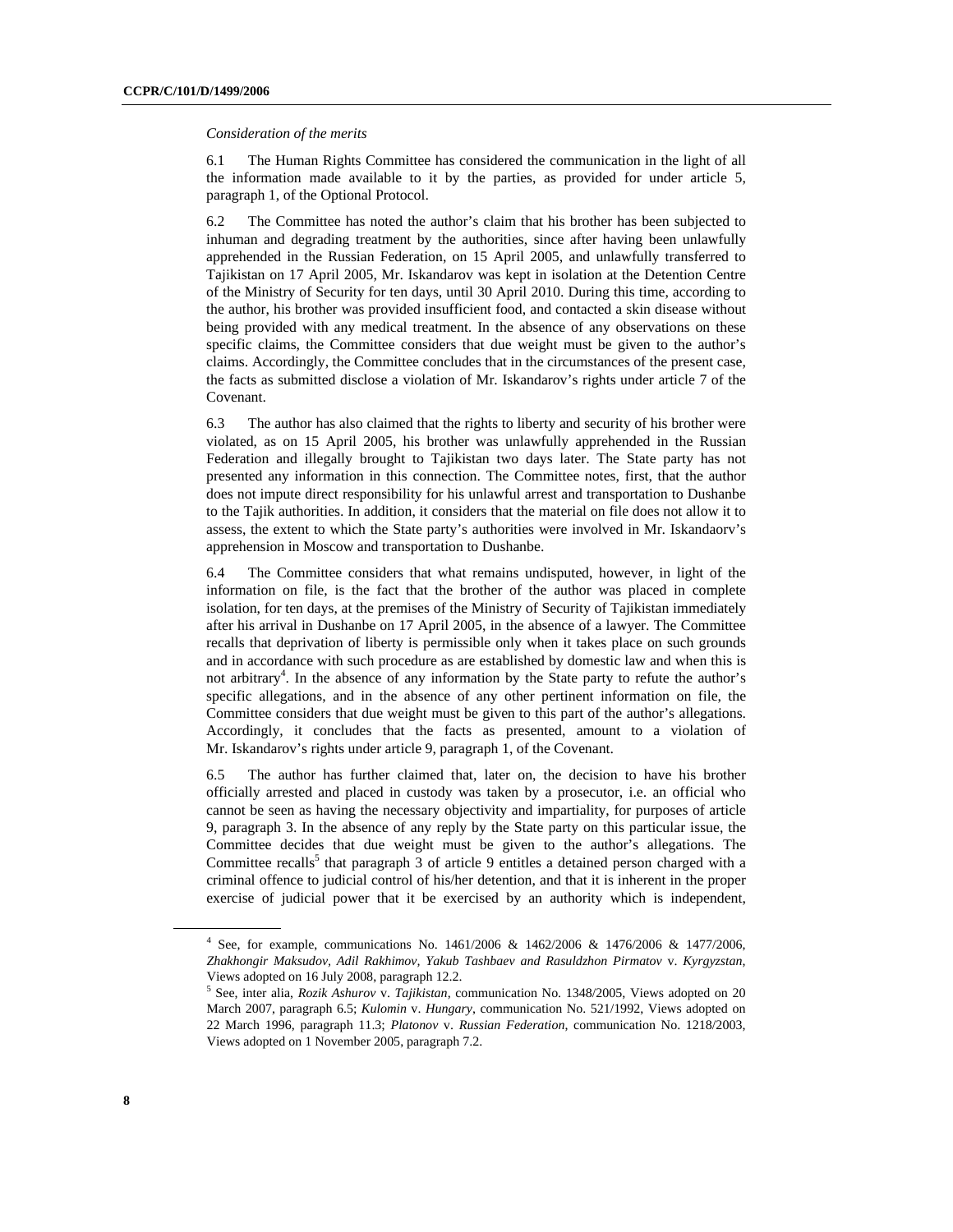objective and impartial in relation to the issues dealt with. In the circumstances of the present case, the Committee is not satisfied that the public prosecutor can be characterized as having the institutional objectivity and impartiality necessary to be considered an "officer authorized to exercise judicial power" within the meaning of article 9, paragraph 3, and concludes, therefore, that there has been a violation of this provision.

6.6 The Committee has noted the author's claims that his brother's rights under article 14, paragraph 1, have been violated as the court was biased and acted in an accusatory manner, and that several of the lawyers' requests were not given due consideration. The author has also explained that the court has failed to ensure the presence and the questioning of important witnesses; the court also failed to take into consideration the fact that Mr. Iskandarov was kept unlawfully isolated at the premises of the Ministry of Security and confessed guilt under threats of physical reprisals there, in the absence of a lawyer, and that his complaints on this subject were disregarded. The author further claimed that at the beginning of the court trial, Mr. Iskandarov retracted his confession and explained that he had confessed guilt initially under threat of violence, but this was simply ignored; and that the lawyers' objections to the content of the trial transcript were disregarded on appeal. In the absence of any information from the State party refuting these detailed allegations, the Committee considers that due weight must be given to the author's claim. Accordingly, in the circumstances of the present case, the Committee concludes that the facts as presented amount to a violation of the author's brother's rights under article 14, paragraph 1, and 3 (e) and (g), of the Covenant.

6.7 The Committee has further noted the author's claim that despite the provisions in national law to the effect that all persons deprived of liberty have the right to be assisted by a lawyer, and in spite of Mr. Iskandarov's requests to this effect, the latter was only represented by a lawyer as of 30 April 2005, whereas his actual apprehension took place on 17 April 2005 and he was interrogated during this period, including as an accused, on 28 April 2005, and was forced to confess guilt to serious charges. The author has also explained that after the announcement made by Mr. Iskandarov's lawyers, on 30 April 2005, to the effect that the author's brother had been unlawfully arrested and forced to confess guilt, the lawyers started receiving threats (see paragraph 2.8 above). The Committee has also noted the author's claim that throughout the preliminary investigation, his brother could only meet with his lawyers in the presence of law-enforcement officials, and that their complaints on this subject were ignored. The Committee considers that in the absence of a reply by the State party on these allegations, due weight must be given to the author's allegations. It concludes that by denying the author's brother access to the legal counsel of his choice for thirteen days, and by conducting investigative acts with his participation during this period of time, including interrogating him as a person accused of very serious crimes, the State party has violated Mr. Iskandarov's rights under article 14, paragraph  $3$  (b) and (d), of the Covenant<sup>6</sup>.

7. The Human Rights Committee, acting under article 5, paragraph 4, of the Optional Protocol to the International Covenant on Civil and Political Rights, finds that the facts before it disclose violations of the rights of the author's brother under article 7; article 9, paragraphs 1 and 3; and article 14, paragraphs 1, and 3 (b), (d), (e), and (g), of the Covenant.

8. In accordance with article 2, paragraph 3 (a), of the Covenant, the State party is under an obligation to provide the brother of the author with an effective remedy, including

<sup>6</sup> See, for example, *Paul Anthony Kelly* v. *Jamaica*, communication No. 537/1993, Views adopted on 15 February 1993, paragraph 9.2, and *Dimitry Gridin* v. *the Russian Federation*, communication No. 770/1997, Views adopted on 20 July 2000, paragraph 8.5.]